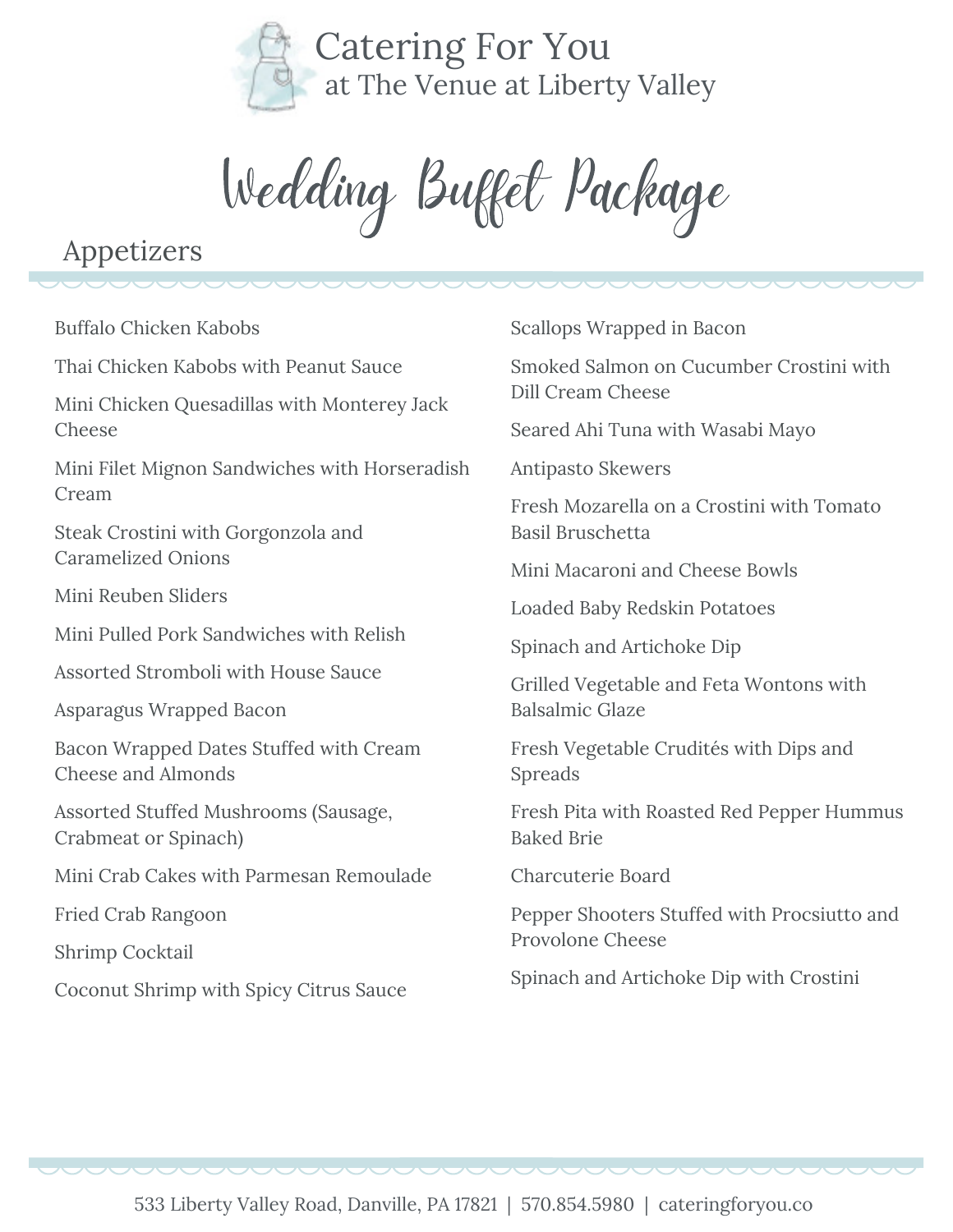

Wedding Buffet Package

### Salads

Traditional Tossed Salad with Mozarella Cheese, Cucumber, Tomato, House Made Croutons

Classic Casesar Salad with Parmesan and House Made Croutons

Fresh Mozarella and Tomato Caprese Salad with Spring Mix and Balsalmic Glaze

Arugula with Prosciutto and Mini Burratta with Balsalmic Glaze

Spring Mix with Glazed Walnuts, Dried Cranberries, Crumbled Goat Cheese with White Balsalmic Vinaigrette

Spring Mix with Mandarin Oranges, Almond Slices, Crumbled Feta Cheese and Strawberry Vinaigrette

Romaine Lettuce with Dried Cranberries, Glazed Walnuts, Blue Cheese Crumbles, and Poppyseed Dressing

### Entrees

| Balsalmic Herbed Chicken Breast                   | <b>Stuffed Pork Loin</b>                   |
|---------------------------------------------------|--------------------------------------------|
| Chicken Rollatini with Broccoli and Asiago        | Beef Bourguignon                           |
| Cheese                                            | Roast Top Sirloin of Beef (Carved)         |
| <b>Traditional Stuffed Chicken</b>                | Baked Ham with Apple Brandy Glaze (Carved) |
| Parmesan Crusted Chicken with Cream Sauce         | Lasagna Rolls (Meat, Vegetable or Seafood) |
| Chicken Saltimbocca                               | Eggplant Rollatini                         |
| Bruschetta Topped Chicken with Balsalmic<br>Glaze | <b>Pecan Encrusted Salmon</b>              |
| Chicken Marsala with Fresh Mushrooms              | <b>Stuffed Flounder Florentine</b>         |
| Chicken Cordon Bleu                               | *Carved Prime Rib                          |
| Chicken Francaise with a Lemon Butter Sauce       | *Lump Crab Meat Stuffed Butterfly Shrimp   |
| Champagne Chicken with Cashews                    | *8 ounce Lobster Tail with Drawn Butter    |
| <b>Roasted Turkey Breast</b>                      | *Available at Market Price                 |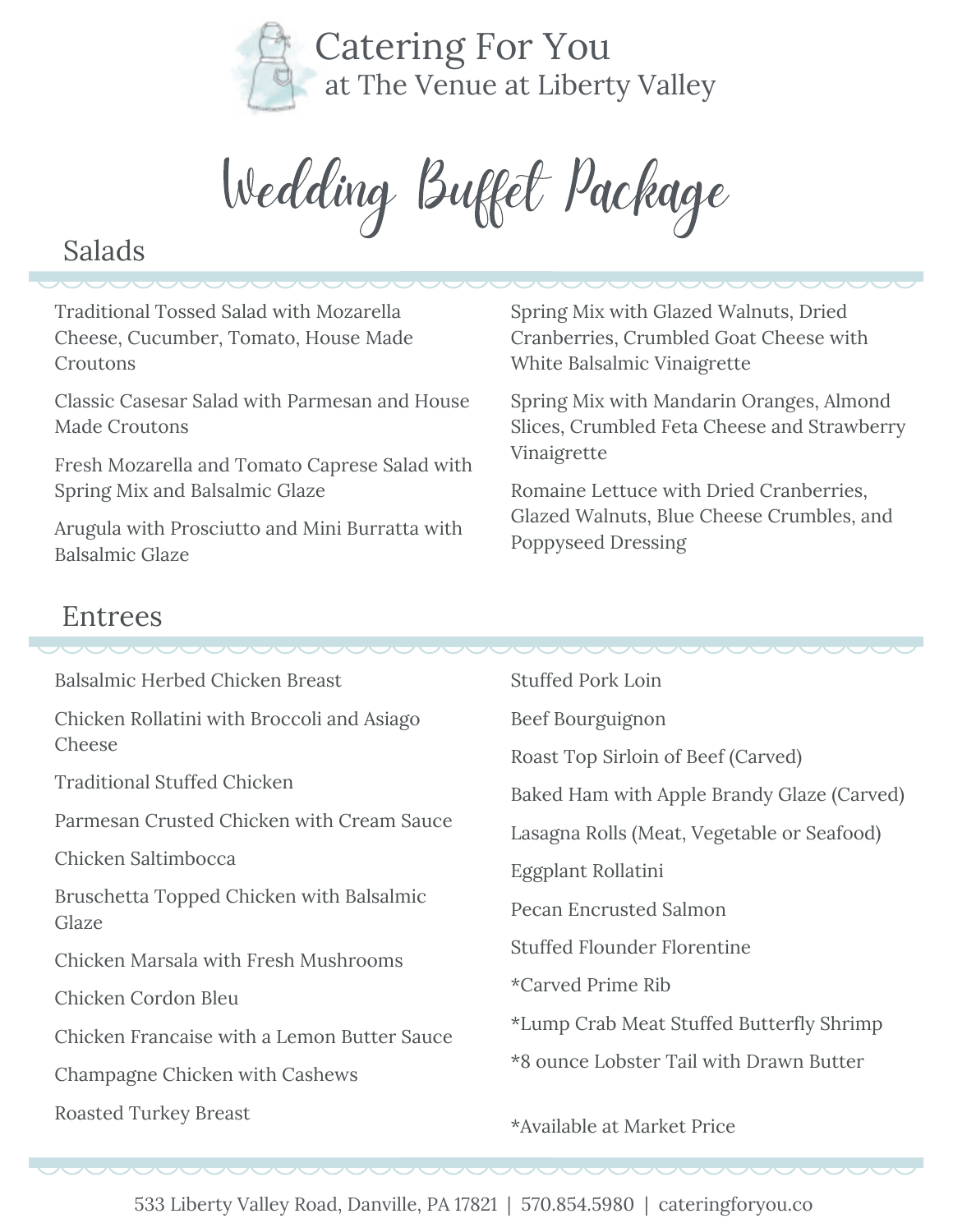

Wedding Buffet Package

### Sides

Penne Pasta with Vodka Sauce Cavatelli with Oil, Garlic and Broccoli Cheese Tortellini with Spinach, Basil, Tomatoes, Garlic and Melted Fresh Mozzarella Pasta with House Sauce and Mini Meatballs Pasta Primavera Baked Macaroni and Cheese Oven Roasted Baby Red Skinned Potatoes with Parsley Butter Golden Yukon Mashed Potatoes Italian Roasted Potatoes Ratatouille with Fresh Squash and Diced Tomatoes, Topped with Parmesan Cheese Grilled Asparagus Glazed Baby Carrots Seasonal Grilled Vegetables

Stuffed Shells with House Sauce and Melted Cheddar and Mozzarella Cheeses

Pasta Alfredo

Penne Pasta with Basil Pesto, Roasted Red Peppers and Fresh Mozzarella

Manicotti with House Sauce

Medley of Sweet, Red Skinned and Yukon Potatoes with Caramelized Onions and Carrots

Chantilly Potatoes

Potatoes Au Gratin

Spinach and Feta Orzo with Lemon

Broccoli Florets

Roasted Brussel Sprout

Italian Style Green Beans

Mexican Street Corn Off the Cob